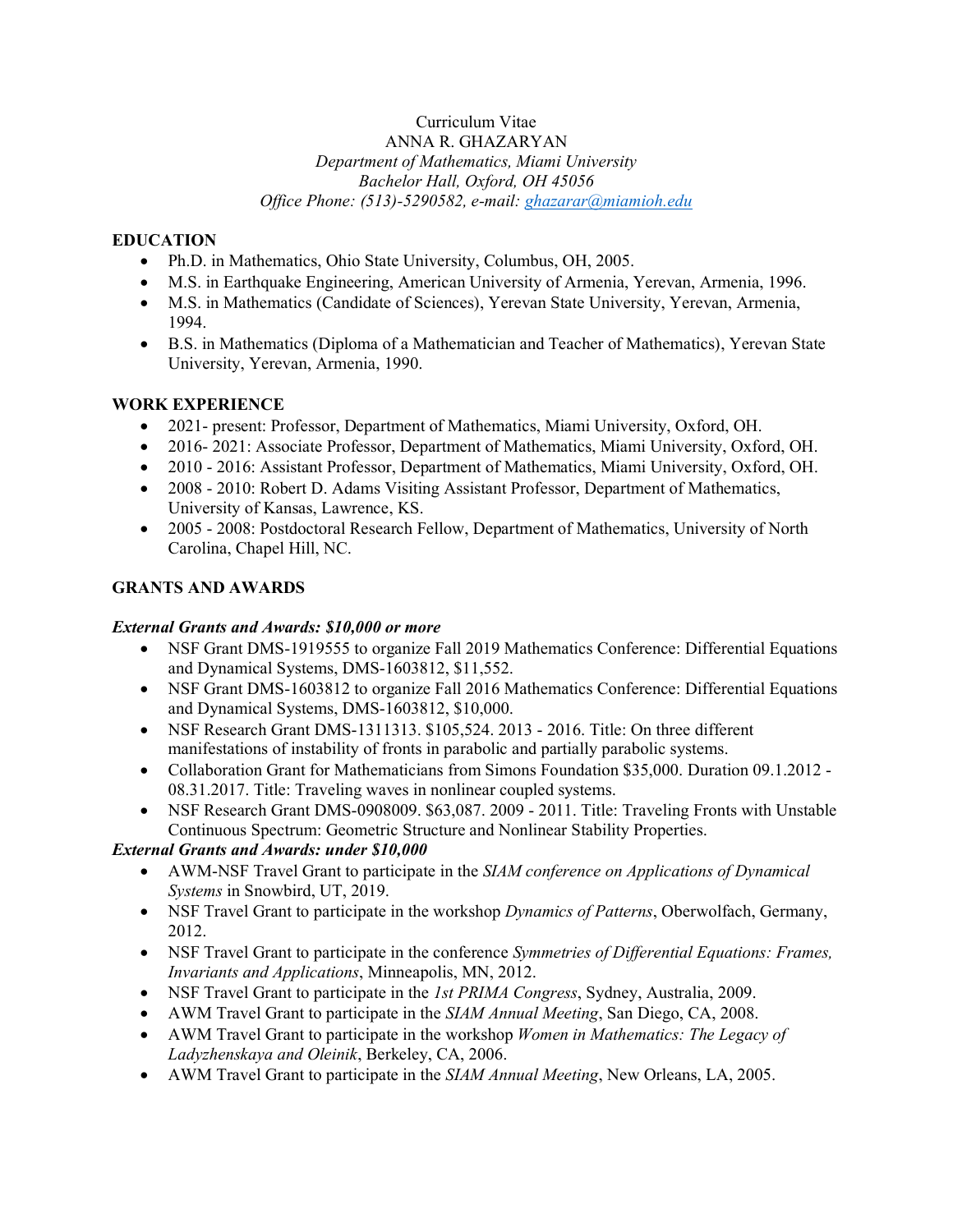• AWM Travel Grant to participate in the workshop *Career Options for Women in Mathematical Sciences*, Minneapolis, MN, 2005.

## *Internal (Miami University) Grants and Awards*

- Miami Faculty Research (CFR) Grant, 2019: Summer Research Appointment; Research Graduate Assistantship for one student for 2019/2020.
- Barney Fellowship awarded to design a new undergraduate course in partial dif. equations, 2017.
- Miami Faculty Research (CFR) Grant, 2011: Summer Research Appointment; Research Graduate Assistantship for one student for 2011/2012.
- Center for Teaching Excellence Grant: Major Teaching Project for Departments/Programs. Title: Enhancing teaching and learning in MTH245: Differential Equations for Engineers, 2012.

## **PEER-REVIEWED RESEARCH PUBLICATIONS**

- 1. M. Bakhshi, A. Ghazaryan, V. Manukian, N. Rodriguez. Traveling wave solutions in a model for social outbursts in a tension-inhibitive regime. Studies in Applied Mathematics, 147:2 (2021), 650 - 674.
- 2. A. Ghazaryan, S. Lafortune, C. Linhart. Flame propagation in a porous medium. Physica D: Nonlinear Phenomena 413 (2020), Article 132653.
- 3. A. Ghazaryan, S. Lafortune, V. Manukian. Spectral Analysis of Fronts in a Marangoni-Driven Thin Liquid Film Flow Down a Slope. SIAM J. on Applied Mathematics, 80(1) (2020), 95- 118.
- 4. H. Cai, A. Ghazaryan, V. Manukian. Fisher-KPP dynamics in diffusive Rosenzweig-MacArthur and Holling-Tanner models. Math. Model. Nat. Phenom. 14:4 (2019).
- 5. A. Ghazaryan, Y. Latushkin, X. Yang. Stability of a planar front in a multidimensional reactiondiffusion system. SIAM J. on Math. Analysis 50:5 (2018) 5569 - 5615.
- 6. A. Ghazaryan, Y. Latushkin, A. Pogan. Spectrum of non-planar traveling waves. Integral Equations Operator Theory 90:3 (2018) 20pp.
- 7. A. Ghazaryan, S. Lafortune, V. Manukian. Stability of nonlinear waves and patterns and related topics. Philos. Trans. A Math. Phys. Eng. Sci. 2018 Apr 13; 376(2117). pii: 20180001.
- 8. A. Ghazaryan, S. Lafortune, P. McLarnan. Combustion waves in hydraulically resistant porous media in a special parameter regime. Physica D: Nonlinear Phenomena, 332:1 (2016) 23 - 33.
- 9. A. Ghazaryan, S. Lafortune, V. Manukian. Stability of front solutions in a model for a surfactant driven flow. Physica D: Nonlinear Phenomena, 307:1 (2015) 1 - 13.
- 10. A. Ghazaryan, S. Lafortune, P. McLarnan. Stability analysis for combustion fronts traveling in hydraulically resistant porous media. SIAM J. on Applied Mathematics, 75:3 (2015) 1225 - 1244.
- 11. A. Ghazaryan, V. Manukian. Coherent structures in a model for mussel-algae interaction. SIAM J. on Dynamical Systems, 14:2, (2015) 893 - 913.
- 12. A. Ghazaryan, V. Manukian, S. Schecter. Traveling waves in Holling-Tanner model with diffusion. Proceedings of the Royal Society of London A. http://dx.doi.org/10.1098/rspa.2015.0045.
- 13. A. Ghazaryan, Y. Latushkin, S. Schecter. Stability of traveling waves in partly parabolic systems. Mathematical Modeling of Natural Phenomena. 8:5 (2013) 32 - 48.
- 14. A. Ghazaryan, S. Schecter, P. Simon. Gasless combustion fronts with heat loss. SIAM J. on Applied Mathematics, 73 (3), 2013, 1303 - 1326.
- 15. A. Ghazaryan, J. Humpherys, J. Lytle. Spectral behavior of combustion fronts with high exothermicity. SIAM J. on Applied Mathematics, 73:1 (2013) 422 - 437.
- 16. A. Ghazaryan, C. K. R. T. Jones. On the existence of high Lewis number combustion fronts. J. of Mathematics and Computers in Simulation 82 (2012) 1133 - 1141.
- 17. A. Ghazaryan, Y. Latushkin, S. Schecter. Stability of traveling waves for degenerate systems of reaction-diffusion equations. Indiana Univ. Math. J. 60 (2011) 443 - 472.
- 18. A. Ghazaryan, Y. Latushkin, S. Schecter. Stability of traveling waves for a class of reactiondiffusion systems that arise in chemical reaction models. SIAM J. Math. Anal. 42 (2010) 2434 - 2472.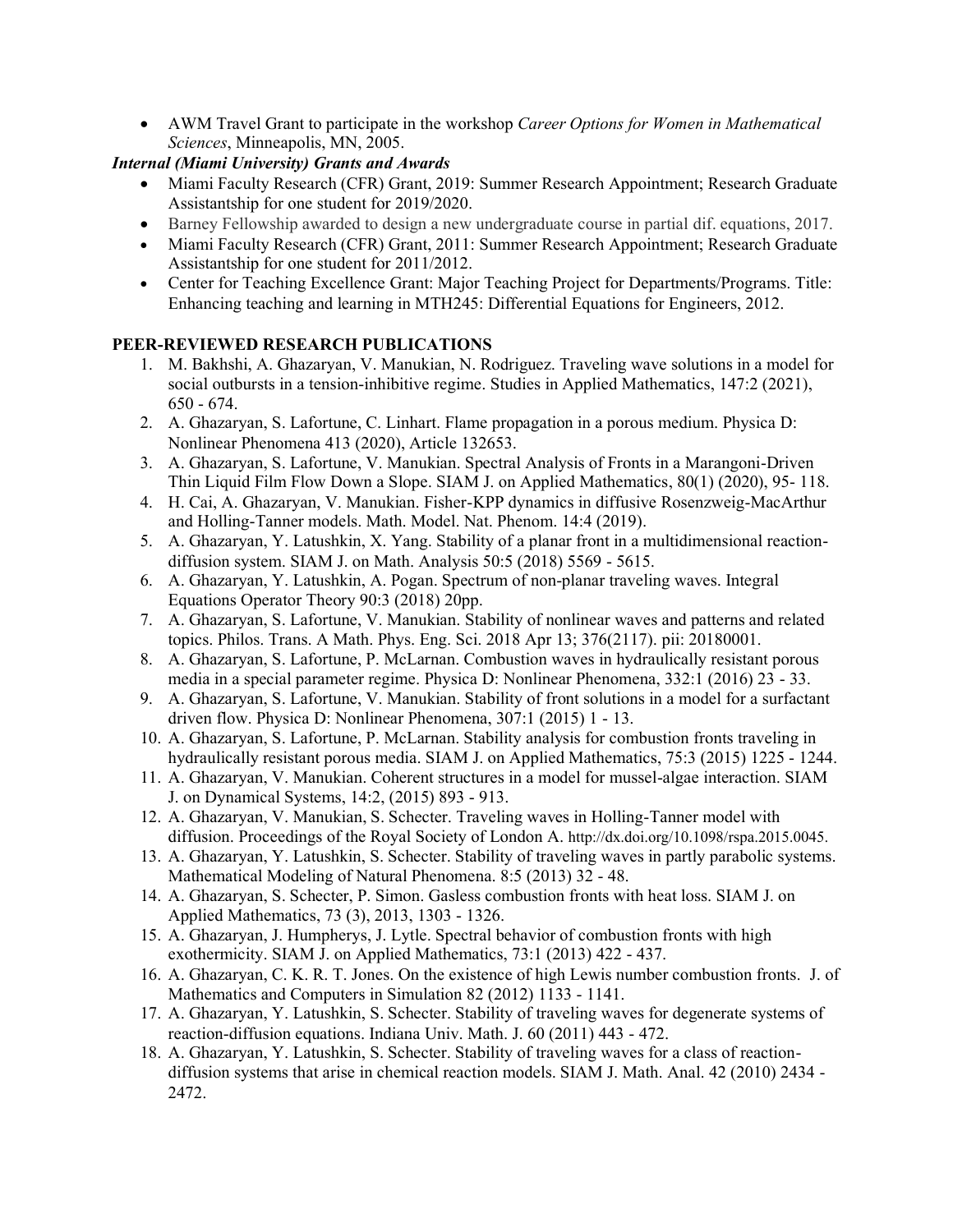- 19. A. Ghazaryan, Y. Latushkin, S. Schecter, A. J. De Souza. Stability of traveling waves in a model for gasless combustion. Archive for Rational Mechanics and Analysis 198 (2010) 981 - 1030.
- 20. A. Ghazaryan, P. Gordon, A. Virodov. Stability of fronts and transient behavior in KPP systems. Proc. Royal Society A 466 (2010), no. 2118, 1769 - 1788.
- 21. M. Beck, A. Ghazaryan, B. Sandstede. Nonlinear convective stability of traveling fronts near Turing and Hopf instabilities. J. of Differential Equations 246 (2009) 4371 - 4390.
- 22. A. Ghazaryan. Nonlinear stability of high Lewis number combustion fronts. Indiana University Math. J. 58 (2009) 181 - 212.
- 23. A. Ghazaryan, C. K. R. T. Jones. On the stability of high Lewis number combustion fronts. Discrete and Continuous Dynamical Systems 24 (2009) 809 - 826.
- 24. A. Ghazaryan. On the convective nature of instability of a front undergoing a supercritical Turing bifurcation. J. of Mathematics and Computers in Simulation: On Nonlinear Waves: Computation and Theory 80 (2009) 10 - 19.
- 25. A. Ghazaryan, P. Gordon. The KPP type flame fronts in porous media. Nonlinearity 21 (2008) 973 - 992.
- 26. A. Ghazaryan, P. Gordon, C. K. R. T. Jones. Traveling waves in porous media combustion: uniqueness of waves for small thermal diffusivity. J. of Dynamics and Differential Equations 19  $(2007)$  951 - 966.
- 27. A. Ghazaryan, B. Sandstede. Nonlinear convective instability of Turing-unstable fronts near onset: A case study. SIAM Journal on Applied Dynamical Systems 6 (2007) 319 - 347.

#### **OTHER PUBLICATIONS:**

- 1. A. Ghazaryan, R. Kuske, and E. Lawrence. Almost 20 years of the AWM mentor network. In the AWM-Springer book Association for Women in Mathematics: The First Fifty Years, editors: J. Beery, S. Greenwald, and C. Kessel. In print.
- 2. K. Burke, A. Ghazaryan, R. Marangell. 2020: The Editorial Transition. Editorial. DSWeb. https://dsweb.siam.org/The-Magazine/All-Issues/2018-the-editorial-transition.
- 3. A. Ghazaryan. Edward Fraenkel (1927-2019). DSWeb. https://dsweb.siam.org/The-Magazine/All-Issues/edward-fraenkel-1927-2019
- 4. D. Abrams, K. Burke, A. Ghazaryan, M. Porter. 2018: The Editorial Transition. Editorial. DSWeb. https://dsweb.siam.org/The-Magazine/All-Issues/2018-the-editorial-transition.
- 5. PhD Thesis: Nonlinear convective instability of fronts: A case study. Adviser: Prof. B. Sandstede. www.ohiolink.edu/etd/view.cgi?acc num=osu1117552079, 2005.

#### **GRADUATE STUDENTS SUPERVISED**

- Obed Domson, MS, 2021.
- Gabriel Preston, MS, 2021.
- William Ofori-Atta, MS, 2019.
- Steven Collar, MS, 2018.
- Son Van, MS, 2015.
- Peter McLarnan, MS, 2013.

#### **UNDERGRADUATE ADVISING AND MENTORING:**

#### *Faculty advisor for Miami University undergraduate research proposals*

- Fall 2016. Benard Neuhaus.
	- Project Title: Mathematical Analysis of the Equilibria of Mussel Populations.
- Spring 2015. Team: Changrui Liu and Stephen Colegate.

Project Title: Mathematical Models for the Dynamics of Tobacco and Alcohol Use.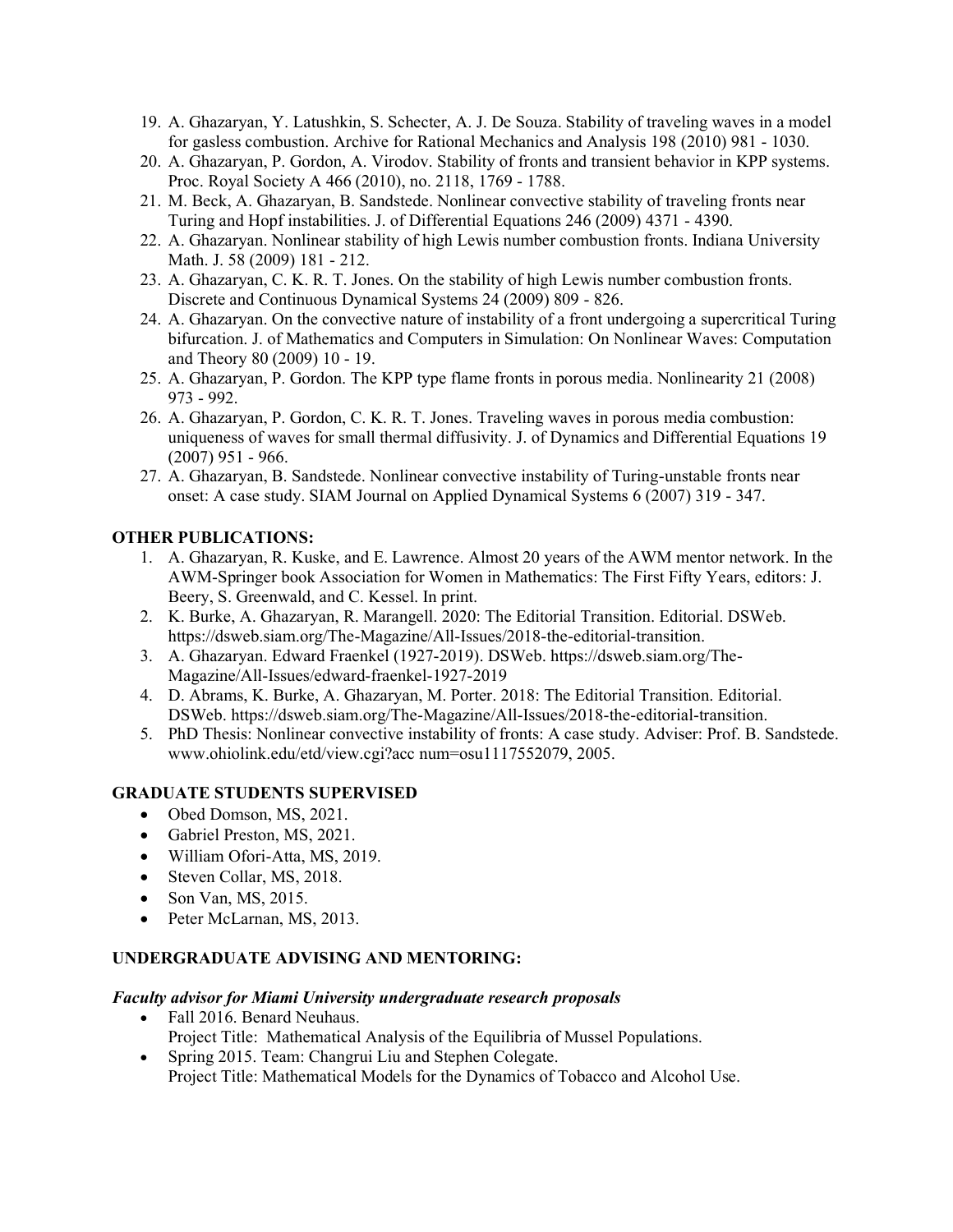• Spring 2015. Team: Robert Doughty and Eli Thompson. Project Title: Analysis of the Dynamics of Malaria Transmission.

# *Research adviser for undergraduate student publications:*

- 1. Stephen Colegate and Charlie Liu. Mathematical Modeling of drug use: the dynamics of monosubstance dependence for two addictive drugs. Pi Mu Epsilon Journal. Vol.14, No 7, 2017.
- 2. Robert Doughty and Eli Thompson. Mathematical Analysis of Ivermectin as a Malaria Control Method, SIAM Undergraduate Research Online (SIURO), July 2016.
- 3. Teng Zhang and Son Van. A study of a debt-influenced equilibrium of the Keen model. Pi Mu Epsilon Journal, v. 14, number 4, pp. 275 - 281, 2016.

# *Publications with undergraduate (\*) and graduate (\*\*) students from Miami University:*

- 1. M. Bakhshi∗∗, A. Ghazaryan, V. Manukian, N. Rodriguez. Traveling wave solutions in a model for social outbursts in a tension-inhibitive regime. Studies in App. Mathematics. 147:2 (2021), 650–674.
- 2. H. Cai∗ , A. Ghazaryan, V. Manukian. Fisher-KPP dynamics in diffusive Rosenzweig-MacArthur and Holling-Tanner models. Math. Model. Nat. Phenom. 14:4 (2019).
- 3. A. Ghazaryan, S. Lafortune, P. McLarnan∗∗. Combustion waves in hydraulically resistant porous media in a special parameter regime. Physica D: Nonlinear Phenomena, 332:1 (2016) 23–33.
- 4. A. Ghazaryan, S. Lafortune, P. McLarnan∗∗. Stability analysis for combustion fronts traveling in hydraulically resistant porous media. SIAM J. on Applied Mathematics. 75:3 (2015) 1225–1244.

# **SERVICE TO MIAMI UNIVERSITY**

- Graduate Program Director, Department of Mathematics, August 2021 now.
- University Senate, August 2020 now.
- Governance committee, College of Arts and Sciences, Spring 2021-now.
- University Student Appeals Board, Spring 2020-Fall 2021.
- Committee on Faculty Research, Fall 2019-now.
- Affordable and Open Educational Resource Committee (AOERC), August 2019 Fall 2021.
- Co-organizer and co-director of the five-week long summer Study Abroad Programs:
	- o Math in Spain 2018;
	- o Math in Italy 2017;
	- o Math in London and Dublin 2016;
	- o Math in Berlin 2015;
	- o Math in London 2014.
- Chair of the Hiring Committee, Department of Mathematics, 2018.
- Curriculum Development:
	- o MTH253 Introduction to Technical Computing;
	- o MTH455/555 Introduction to Partial Differential Equations;
	- o MTH655 Advanced Differential Equations.

# **PROFESSIONAL SERVICE**

- Member of the organizing committee for One World Dynamics Seminar. Sep. 2021-now.
- Member of the Scientific Program Committee for the 12th IMACS International Conference on Nonlinear Evolution Equations and Wave Phenomena: Computation and Theory, 2022.
- Student poster judge, SIAM Conference on Applications of Dynamical Systems, 2021.
- Member of the Officer Nominating Committee for the SIAM Activity Group on Dynamical Systems, 2019.
- Member of the Selection Committee for the SIAM Martin Kruskal Lecture Award, SIAM Nonlinear Waves and Structures activity group, 2018.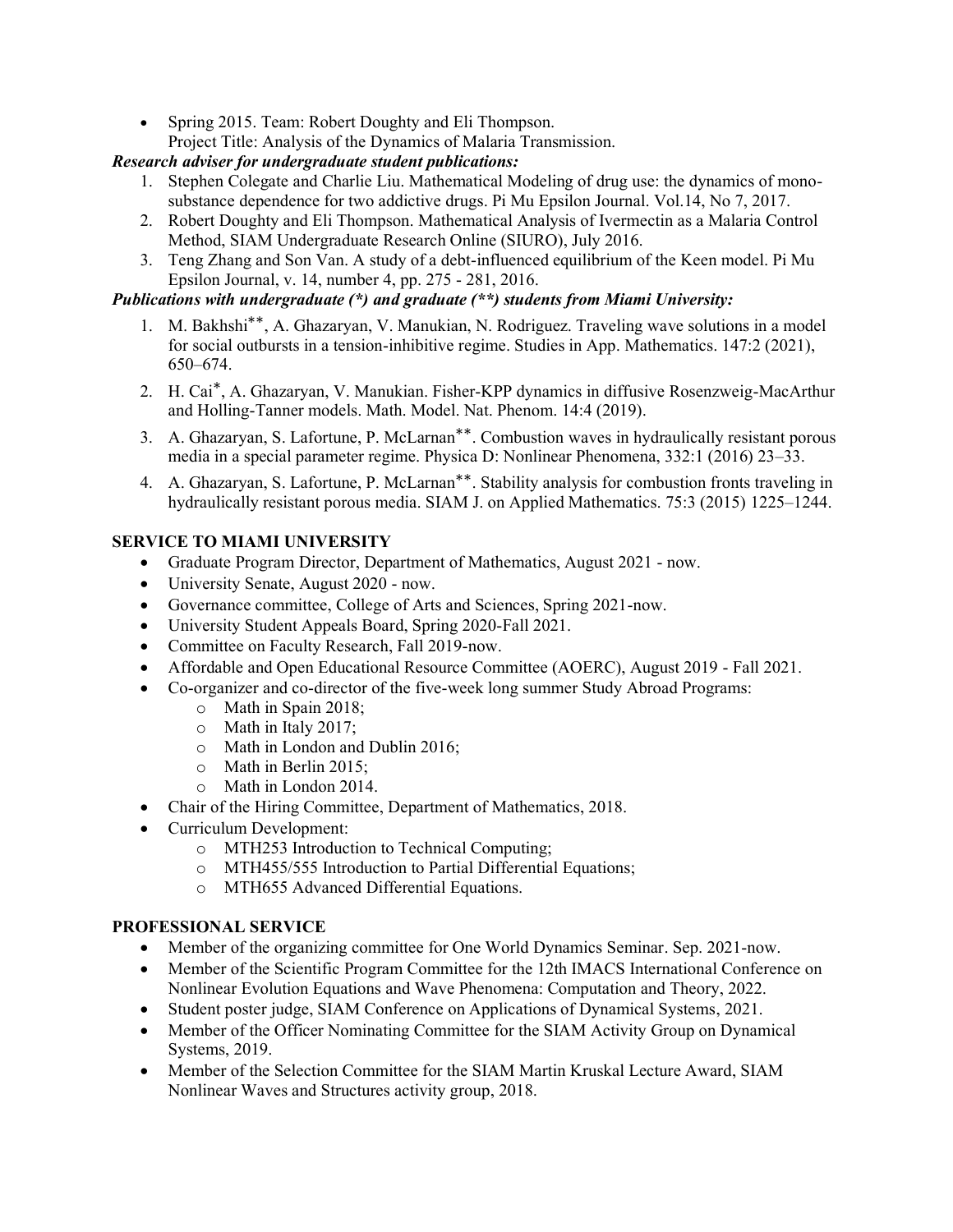- Member of the Scientific Program Committee for the 11th IMACS International Conference on Nonlinear Evolution Equations and Wave Phenomena: Computation and Theory, 2019.
- Editor-in-Chief of the Portal for Dynamical Systems online magazine DSW, 2019- 2021.
- Secretary of the SIAM Activity group on Dynamical Systems (elective), 2017- 2019.
- Chief Editor of Dynamical Systems online magazine DSWeb, 2017- 2019.
- Editor of a thematic issue Stability of nonlinear waves and patterns and related topics, Philosophical Transactions of the Royal Society A: Mathematical, Physical, and Engineering Sciences, 2018.
- Member of the Scientific Program Committee for the Tenth IMACS International Conference on Nonlinear Evolution Equations and Wave Phenomena: Computation and Theory, 2017.
- Chair of AWM Mentor Network Committee, 2010 2017. Co-chair, 2008 2010.
- IMA NSF Review Panel, 2014.
- Reviewer for
	- o Acta Applicandae Mathematicae;
	- o Annales de l'IHP-Analyse;
	- o AMS Mathematical Reviews (published reviews);
	- o Applied Mathematical Modelling;
	- o Applied Numerical Mathematics;
	- o Chaos, Solitons and Fractals: the interdisciplinary journal of Nonlinear Science, and Nonequilibrium and Complex Phenomena
	- o Communications on Pure and Applied Analysis;
	- o Computational Geosciences;
	- o CRC Press, Taylor & Francis Group;
	- o Differential Equations and Dynamical Systems;
	- o Electronic Journal of Qualitative Theory of Differential Equations;
	- o International Journal of Mathematics and Mathematical Sciences;
	- o Journal of Contemporary Mathematical Analysis;
	- o Journal of Differential Equations;
	- o Journal of Nonlinear Science;
	- o Nonlinear Analysis: Theory, Methods & Applications;
	- o Nonlinearity;
	- o Open Textbook Library;
	- o Philosophical Transactions of the Royal Society A
	- o Physica D: Nonlinear Phenomena;
	- o Proceedings of Royal Society A;
	- o Sema-Simai book project;
	- o SIAM Journal on Applied Mathematics;
	- o SIAM Journal on Dynamical Systems;
	- o SIAM Journal on Mathematical Analysis;
	- o SIAM Undergraduate Research Online (SIURO);
	- o Studies in Applied Mathematics (Wiley Periodicals, Inc.);
	- o Texts in Biomathematics;
	- o Zentralblatt MATH (published reviews).
- Organizer of workshops and conferences
	- o Fall 2019 Mathematics Conference: Differential Equations and Dynamical Systems and PME Undergraduate Student Conference, Miami University, Oxford, OH, Sep 20-21, 2019.
	- o BIRS (Banff International Research Station) Workshop Stability of Multidimensional Waves, Banff International Research Station, Banff, Canada, June 2 -9, 2019.
	- o Fall 2016 Mathematics Conference: Differential Equations and Dynamical Systems and PME Undergraduate Student Conference, Miami University, Oxford, OH, Sep 23-24, 2016.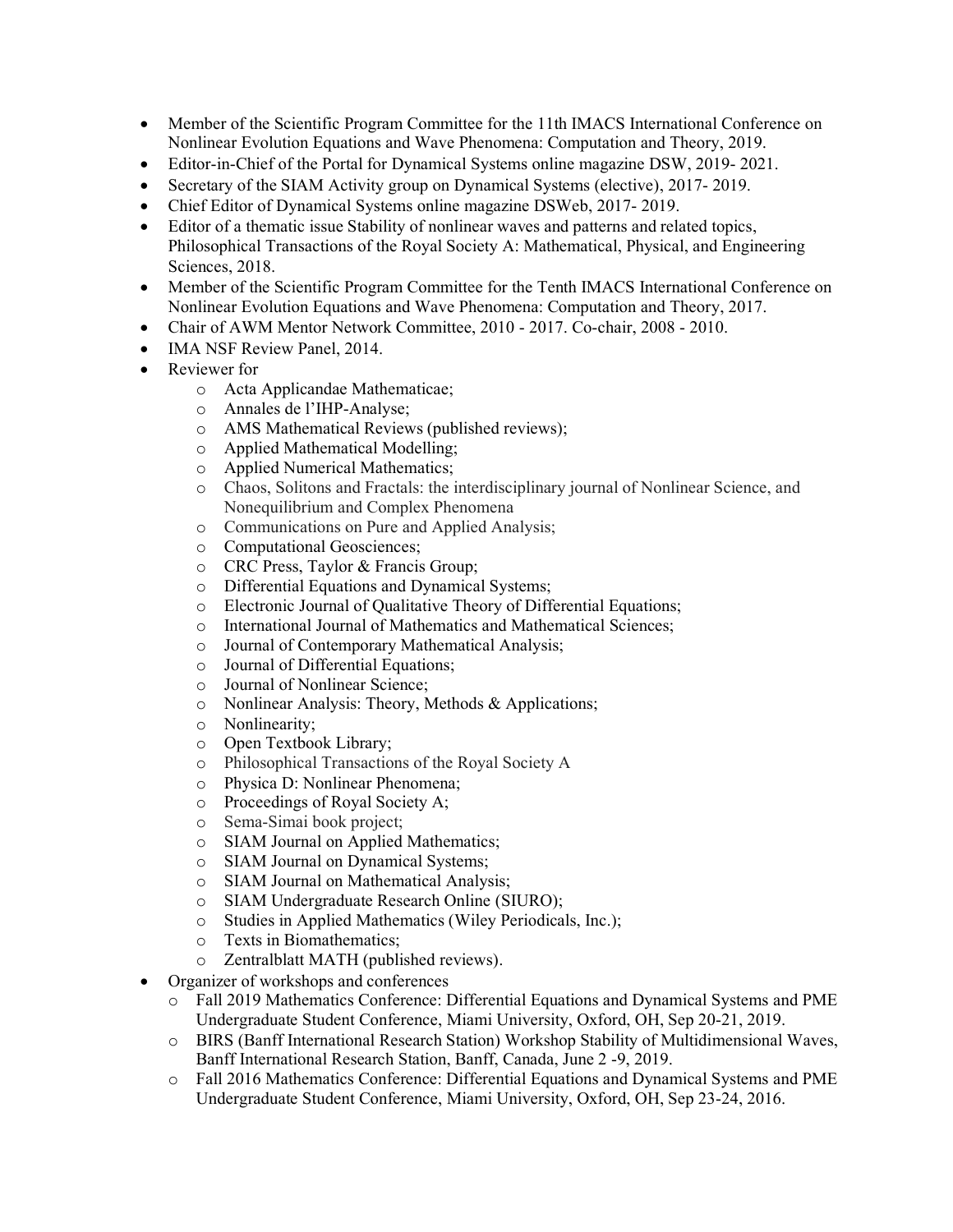- o Conference: Geometry and Analysis of Dynamical Systems, North Carolina State University, Raleigh, NC, Feb. 2008, www.math.ncsu.edu/GADS.
- Organizer of 28 minisymposia and special sessions for the following meetings (APPENDIX B):
	- o IMACS International Conference on Nonlinear Evolution Equations and Wave Phenomena: Computation and Theory- 2022, 2019, 2017, 2015.
	- o SIAM Conference on Applications of Dynamical Systems -2021, 2019, 2017, 2015, 2013, 2011, 2007.
	- o AIMS Conference on Dynamical Systems -2020 (postponed to 2021), 2014, 2012.
	- o SIAM Conference on Nonlinear Waves and Coherent Structures -2020, 2018, 2016, 2014, 2010, 2008, 2006.
	- o International Congress on Industrial and Applied Mathematics -2019.
	- o AMS Sectional Meetings -2018, 2017, 2012.
	- o SIAM Conference on Analysis of Partial Differential Equations -2017, 2006.
	- o Joint SIAM/RSME-SCM-SEMA Meeting on Emerging Topics in Dynamical Systems and Partial Differential Equations -2010.

#### **PRESENTATIONS:**

2004-now: 77 presentations (APPENDIX C) at international and national meetings, including a *plenary talk* at the meeting of the Ohio Section of the MAA in 2020, an *invited lecture* at the John H. Barrett Memorial Lectures at University of Tennessee in 2016, and talks at Oberwolfach Workshops in 2021 and 2012 and BIRS workshops in Banff (2011) and Oaxaca (2017),

#### **PROFESSIONAL TRAINING AND EXPERIENCES:**

- Workshop on Dynamics of Waves and Patterns, Oberwolfach, Germany, Aug. 8 14, 2021.
- Focused Research Workshop on Stability of Multidimensional Waves, Banff International Research Station (BIRS), Banff, Canada, June 2 - 9, 2019.
- Informal Analysis Seminar, Kent State University, Kent OH. Nov. 9 10, 2019.
- Workshop on Geometrical Methods, Non-Self-Adjoint Spectral Problems, and Stability of Periodic Structures, BIRS Casa Matematica, Oaxaca, Mexico, June18 - 23, 2017.
- Workshop on Dynamics of Patterns, Oberwolfach, Germany, Dec. 16 22, 2012.
- IMA Annual Program Infinite Dimensional and Stochastic Dynamical Systems and their Applications, long-term visiting researcher, Sep. 10 - Dec. 10, 2012, Minneapolis, MN.
- Workshop on Localized Multi-Dimensional Patterns in Dissipative Systems: Theory, Modeling, and Experiments, BIRS, Banff, Canada, July 24 - July 29, 2011.
- Workshop on Ocean Ecologies and Their Physical Habitats in a Changing Climate, Mathematical Biosciences Institute, Columbus, OH, June 20 - July 1, 2011.
- Workshop on Multidimensional Localized Structures, Rome, Italy, July 18 19, 2008.
- Workshop on Stability of Nonlinear Waves, Seattle, WA, Sep. 6 8, 2006.
- Workshop on Stability Criteria for Multi-Dimensional Waves and Patterns, American Institute of Mathematics (AIMS), Palo Alto, CA, May 16 - 20, 2005.
- AWM Workshop on Career Options for Women in Mathematical Sciences, Institute for Mathematics and its Applications, Minneapolis, MN, Feb. 4 - 5, 2005.
- Career Workshop: Connecting Women in Mathematical Sciences to Industry, Institute for Mathematics and its Applications (IMA), Minneapolis, MN, Sep. 8 - 10, 2000.

**PROFESSIONAL MEMBERSHIPS:** American Mathematical Society (AMS); Society for Industrial and Applied Mathematics (SIAM); Association for Women in Mathematics (AWM).

**LANGUAGES:** Armenian (native), English (fluent), Russian (fluent).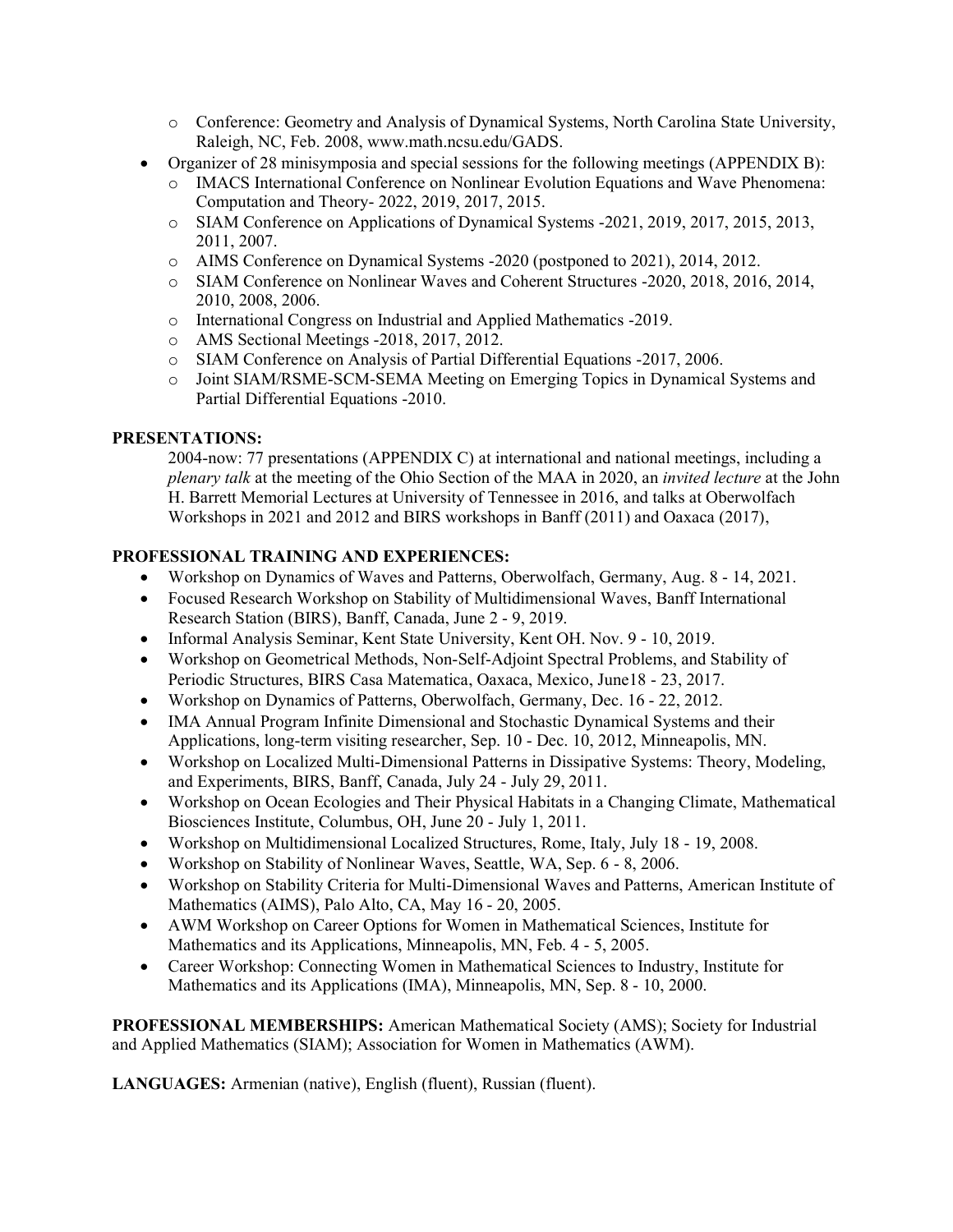## **APPENDIX A. Courses taught at Miami University:**

- o Fall 2021: MTH 347 Differential Equations (2 sections), MTH 253 Intro to Tech. Computing.
- o Summer 2021: MTH 347 Differential Equations, MTH 435/535 Math. Modeling Seminar.
- o Spring 2021: MTH 251 Calculus II (2 sections).
- o Fall 2020: MTH 245 Differential Equations for Engineers (2 sections).
- o Summer 2020: MTH 347 Differential Equations, MTH 435/535 Math. Modeling Seminar.
- o Spring 2020: MTH 347 Differential Equations, MTH 455/555 Partial Differential Equations.
- o Fall 2019: MTH 251 Calculus II, MTH 347 Differential Equations.
- o Spring 2019: MTH 252 Calculus III (2 sections).
- o Fall 2018: MTH 347 Differential Equations (2 sections).
- o Summer 2018: MTH 435 Math. Modeling Seminar (Study Abroad Program).
- o Spring 2018: MTH 251 Calculus II, MTH 440/540 Topics in Analysis.
- o Fall 2017: Spring 2019: MTH 252 Calculus III.
- o Summer 2017: MTH 435 Math. Modeling Seminar (Study Abroad Program).
- o Spring 2017: MTH 435/535 Math. Modeling Seminar, MTH 440/540 Topics In Analysis.
- o Summer 2016: MTH 435 Math. Modeling Seminar (Study Abroad Program).
- o Spring 2016: MME/MTH 495/595 Applied Nonlinear Dynamics, MTH 252 Calculus III.
- o Fall 2016: MTH 251 Calculus II, MTH 347 Differential Equations.
- o Fall 2015: MTH 435/535 Math. Modeling Seminar, MTH 245 Differential Equations for Engineers.
- o Summer 2015: MTH 435 Math. Modeling Seminar (Study Abroad Program).
- o Spring 2015: MTH 252 Calculus III, MTH 347 Differential Equations.
- o Fall 2014: MTH 347 Differential Equations/Engineers (2 sections).
- o Summer 2014: MTH 435 Math. Modeling Seminar (Study Abroad Program).
- o Spring 2014: MME/MTH 495/595 Applied Nonlinear Dynamics.
- o Fall 2013: MTH 347 Differential Equations (two sections), MTH 435 Math. Modeling Seminar.
- o Summer 2013: MTH 151 Calculus I.
- o Spring 2013: MTH 347 Differential Equations (two sections).
- o Spring 2012: MTH 245 Differential Equations for Engineers.
- o Fall 2011: MTH 151 Calculus I, MTH 435/535 Math. Modeling Seminar.
- o Spring 2011: MME/MTH 495/595 Applied Nonlinear Dynamics.
- o Fall 2010: MTH 153 Calculus I, MTH 347 Differential Equations, MTH 222 Linear Algebra.

## **APPENDIX B. MINISYMPOSIA AND SPECCIAL SESSIONS ORGANIZED**

- 1. Minisymposium Existence and stability of traveling waves in nonlinear systems. The 12th IMACS International Conference on Nonlinear Evolution Equations and Wave Phenomena: Computation and Theory, to take place on Mar. 30-Apr. 1, 2022.
- 2. Minisymposium Recent Developments in Pattern and Wave Formation: Theory and Applications-Part I-II. SIAM Conference on Applications of Dynamical Systems, remote, 2021.
- 3. Minisymposium Propagation of fronts and traveling waves in physics, chemistry, combustion, biological systems and related topics. The 13th AIMS Conference on Dynamical Systems, Differential Equations and Applications, 2020, Atlanta, USA. (Postponed to June, 2021, because of COVID19).
- 4. Minisymposium Recent developments in pattern and wave formation: theory and applications. SIAM Conference on Nonlinear Waves and Coherent Structures, 2020 (Cancelled-COVID19).
- 5. Minisymposium Existence and stability of nonlinear waves Parts 1-2, the 9th International Congress on Industrial and Applied Mathematics (ICIAM 2019), Valencia, Spain, 2019
- 6. Minisymposium Existence and Stability of Nonlinear Waves: Theory and Numerics Parts I-II. SIAM Conference on Applications of Dynamical Systems, Snowbird, UT, 2019.
- 7. Minisymposium Stability and traveling waves Parts I-IX. 11th IMACS International Conference on Nonlinear Evolution Equations and Wave Phenomena: Computation and Theory, 2019.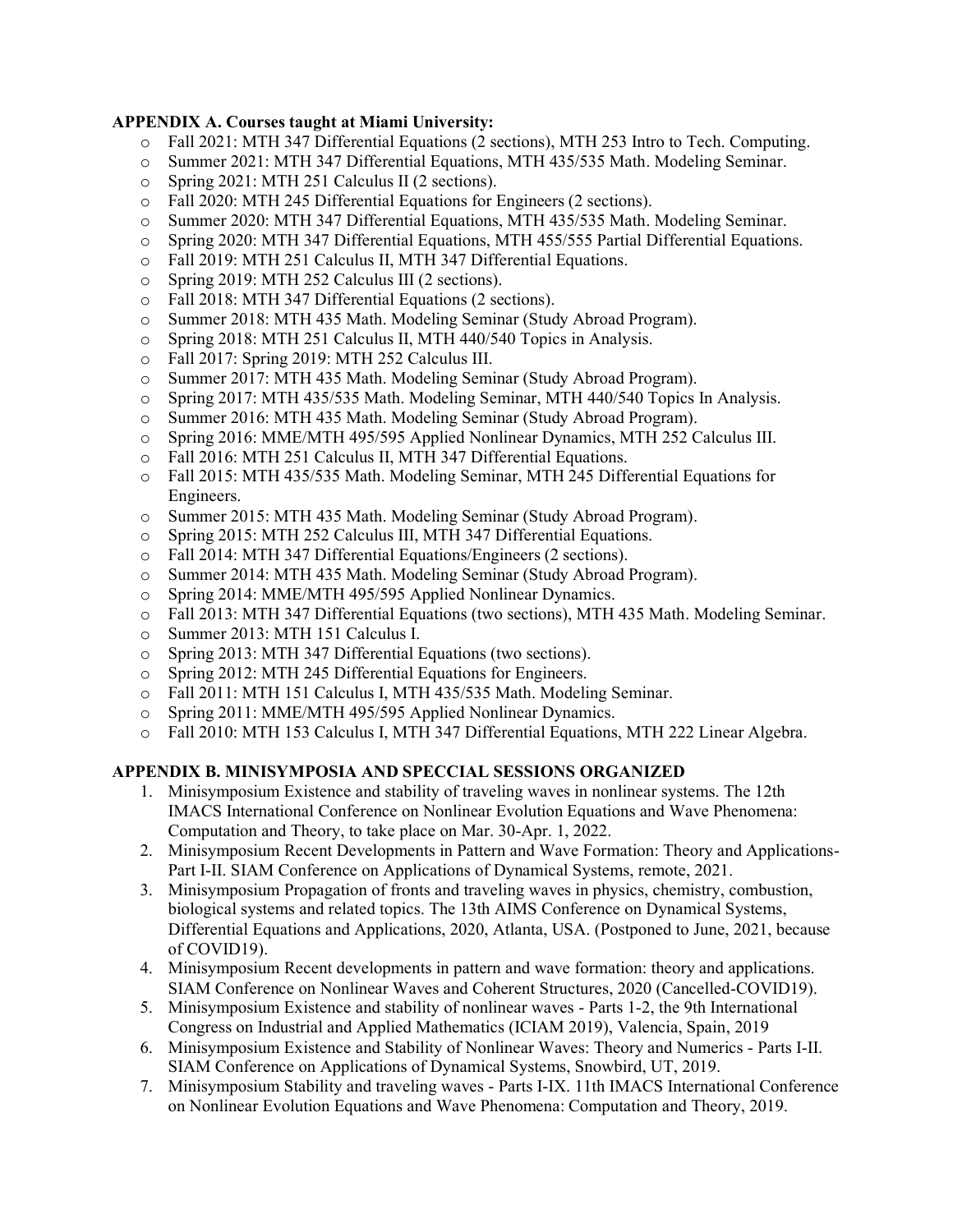- 8. Minisymposium Existence and Stability of traveling waves- Parts I-III. SIAM Conference on Nonlinear Waves and Coherent Structures, Anaheim-Orange County, Orange, CA, 2018.
- 9. Special Session (16 speakers) Nonlinear Waves and Patterns at AMS Spring Central Sectional Meeting, Ohio State University, Columbus, OH, 2018.
- 10. Minisymposium Waves and Patterns Parts I and II, SIAM Conference on Analysis of Partial Differential Equations, Baltimore, MD, 2017.
- 11. Minisymposium Recent Results on Traveling Waves in Systems of PDEs Parts I and II, SIAM Conference on Applications of Dynamical Systems, Snowbird, UT, 2017.
- 12. Minisymposium Wave Phenomena in Combustion- Parts I II, the 10<sup>th</sup> IMACS International Conference on Nonlinear Evolution Equations and Wave Phenomena: Computation and Theory, 2017.
- 13. Special Session (12 speakers) Nonlinear Waves: Analysis and Numerics at AMS Spring Southeastern Sectional Meeting College of Charleston, Charleston, SC, 2017.
- 14. Minisymposium Existence and Stability of Nonlinear Waves and Patterns Parts I IV at SIAM Conference on Nonlinear Waves and Coherent Structures, Philadelphia, PA, 2016.
- 15. Minisymposium Nonlinear Waves in Coupled Systems Parts I and II at the SIAM conference on Applications of Dynamical Systems, Snowbird, UT, 2015.
- 16. Minisymposium on Geometric Techniques in the Analysis of Traveling Waves, the 9<sup>th</sup> IMACS International Conference on Nonlinear Evolution Equations and Wave Phenomena: Computation and Theory, 2015.
- 17. Minisymposium on Spectral and Geometric Methods in Stability of Waves and Patterns: Parts I-V, SIAM Conference on Nonlinear Waves and Coherent Structures, Cambridge, UK, 2014.
- 18. Minisymposium on Traveling Waves and Patterns: Parts I-IV, the 10<sup>th</sup> AIMS Conference on Dynamical Systems, Differential Equations and Applications, Madrid, Spain, 2014.
- 19. Minisymposium Existence and Stability of Traveling Wave Solutions at the SIAM conference on Dynamical Systems, Snowbird, UT, 2013.
- 20. Special Session on Nonlinear Waves and Patterns at AMS Central Fall Section Meeting, University of Akron, Akron, OH, 2012.
- 21. Special Session on Mathematical Models for Upwelling Ocean Currents and Related Phenomena (12 speakers) at the 9th AIMS conference on Dynamical Systems, Differential Equations and Applications, Orlando, FL, 2012.
- 22. Minisymposium Existence and Stability of Nonlinear Waves in Coupled Systems: Parts I, II, III, SIAM Conference on Applications of Dynamical Systems, Snowbird, UT, 2011.
- 23. Minisymposium Recent Developments in Analysis of Traveling Waves: Theory and Applications - Parts I - II, SIAM Conference on Nonlinear Waves and Coherent Structures, Philadelphia, PA, 2010.
- 24. Minisymposium Stability of Traveling Waves, Parts I IV, Joint SIAM/RSME-SCM-SEMA Meeting on Emerging Topics in Dynamical Systems and Partial Differential Equations, Barcelona, Spain, 2010.
- 25. Minisymposium Traveling Waves in Engineering Applications, SIAM Conference on Nonlinear Waves and Coherent Structures, Rome, Italy, 2008.
- 26. Minisymposium Existence, Uniqueness and Stability of Combustion Wavefronts, SIAM Conference on Application of Dynamical Systems, Snowbird, UT, 2007.
- 27. Minisymposium Various Aspects of the Stability of Traveling Waves, SIAM Conference on Nonlinear Waves and Coherent Structures, Seattle, WA, 2006.
- 28. Minisymposium Geometric Singular Perturbation Theory and Wave Phenomena, SIAM Conference on Analysis of Partial Differential Equations, Boston, MA, 2006.

## **APPENDIX C. PRESENTATIONS AT CONFERENCES AND SEMINARS**

1. Oberwolfach Workshop on Dynamics of Waves and Patterns (hybrid meeting), remote presentation, Oberwolfach, Germany, 2021.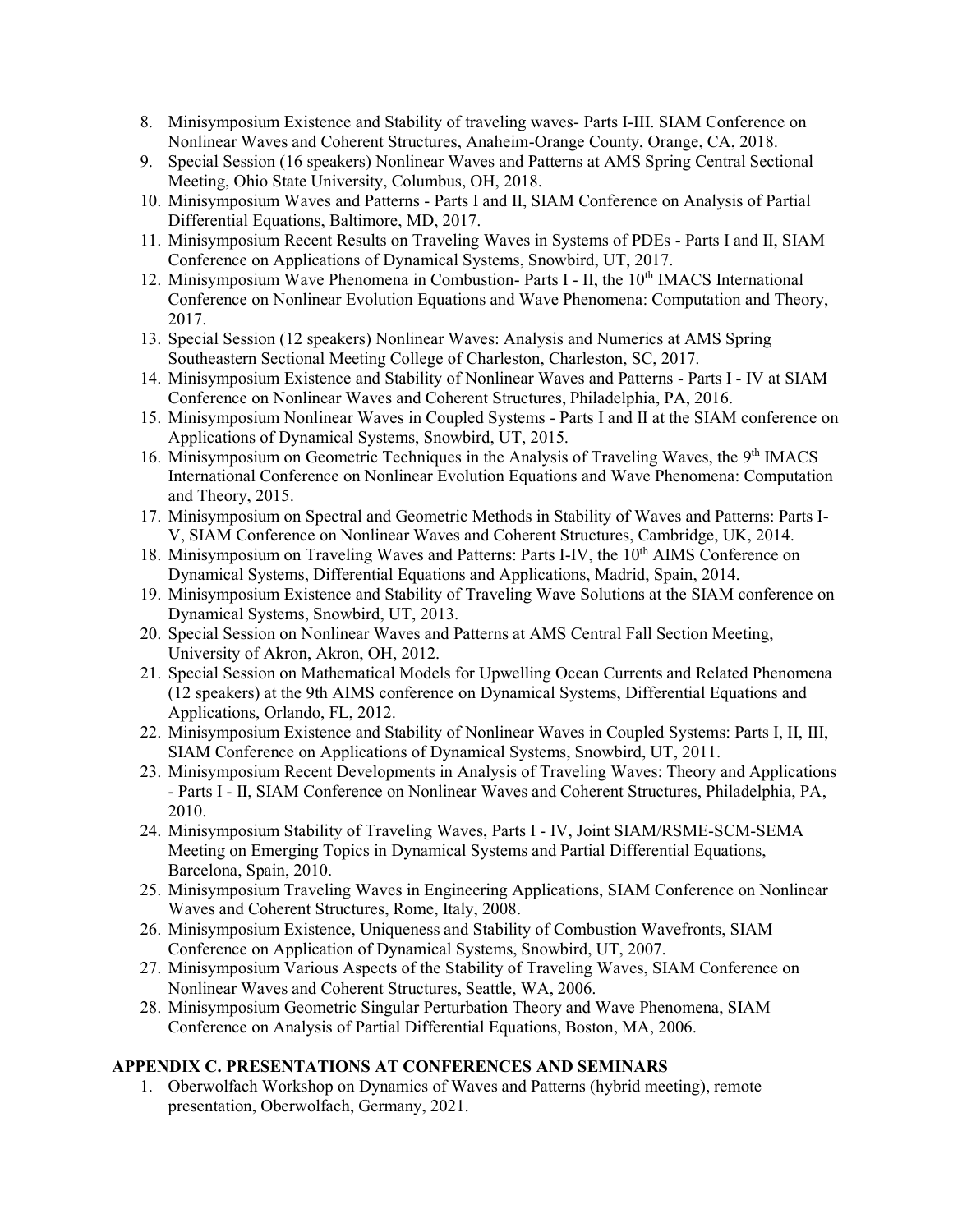- 2. SIAM Conference on Applications of Dynamical Systems, 2021. Remote meeting.
- 3. Fall 2020 meeting of the Ohio Section of MAA, 2020. Remote meeting. Plenary talk.
- 4. Analysis Seminar, University of Kansas, Lawrence, KS, 2020. Remote presentation.
- 5. SIAM Conference on Analysis of Partial Differential Equations, La Quinta, CA, 2019.
- 6. 9th International Congress on Industrial and Applied Mathematics, Valencia, Spain, 2019.
- 7. SIAM Conference on Applications of Dynamical Systems, Snowbird, UT, 2019.
- 8. The 11<sup>th</sup> IMACS International Conference on Nonlinear Evolution Equations and Wave Phenomena: Computation and Theory, Athens, GA, 2019.
- 9. AMS Fall Central Sectional Meeting, Ann Arbor, MI, 2018.
- 10. SIAM Conference on Nonlinear Waves and Coherent Structures, Anaheim-Orange County, Orange, CA, 2018.
- 11. KUMUNU PDE, Dynamical Systems and Applications, University of Kansas, Lawrence, KS, 2018.
- 12. AMS Spring Central Sectional Meeting, Ohio State University, Columbus, OH, 2018.
- 13. SIAM Conference on Analysis of Partial Differential Equations, Baltimore, MA, 2017.
- 14. BIRS Workshop on Geometrical Methods, Non-Self-Adjoint Spectral Problems, and Stability of Periodic Structures, Casa Matematica, Oaxaca, Mexico, 2017.
- 15. SIAM Conference on Applications of Dynamical Systems, Snowbird, UT, 2017.
- 16. KUMUNU PDE, Dynamical Systems and Applications, University of Nebraska, Lincoln, NE, 2017.
- 17. The 10<sup>th</sup> IMACS International Conference on Nonlinear Evolution Equations and Wave Phenomena: Computation and Theory, Athens, GA, 2017
- 18. AMS Spring Southeastern Sectional Meeting, College of Charleston, Charleston, SC, 2017.
- 19. PDE seminar, OSU, 2017.
- 20. SIAM Conference on Nonlinear Waves and Coherent Structures, Philadelphia, PA, 2016.
- 21. John H. Barrett Memorial Lectures. University of Tennessee, Knoxville, TN, 2016.
- 22. KUMU PDE, Dynamical Systems, Applications, University of Missouri, Columbia, MO, 2016.
- 23. SIAM conference on Analysis of Partial Differential Equations, 2016.
- 24. Equadiff, Lyon, France, 2015.
- 25. SIAM Conference on Applications of Dynamical Systems, Snowbird, UT, 2015.
- 26. KUMU PDE, Dynamical Systems and Applications, University of Kansas, Lawrence, KS, 2015.
- 27. The 9<sup>th</sup> IMACS International Conference on Nonlinear Evolution Equations and Wave Phenomena: Computation and Theory, Athens, GA, 2015.
- 28. AMS Spring Southeastern Sectional Meeting, Huntsville, AL, 2015.
- 29. AMS Central Spring Sectional Meeting, Michigan State University, East Lansing, MI, 2015.
- 30. SIAM Conference on Nonlinear Waves and Coherent Structures, Cambridge, UK, 2014.
- 31. The 10<sup>th</sup> AIMS Conference on Dynamical Systems, Differential Equations and Applications, Madrid, Spain, 2014.
- 32. Workshop on Stability of Solitary Waves, Centro di Ricerca Matematica Ennio De Giorgi, Pisa, Italy, 2014.
- 33. Colloquium, Department of Mathematical Sciences, University of Cincinnati, Cincinnati, OH, 2014.
- 34. SIAM Conference on Analysis of Partial Differential Equations, Orlando, FL, 2013.
- 35. Stochastic Adaptive Control/Interdisciplinary Research Seminar & AWM Student Chapter Meeting, University of Kansas, Lawrence, KS, 2013.
- 36. Colloquium, Department of Mathematics, College of Charleston, Charleston, SC, 2013.
- 37. The 8th IMACS International Conference on Nonlinear Evolution Equations and Wave Phenomena: Computation and Theory, Athens, GA, 2013.
- 38. PDE and Applied Mathematics Seminar, University of Akron, Akron, OH, 2013.
- 39. Workshop on Dynamics of Patterns, Oberwolfach, Germany, 2012.
- 40. Seminar, Department of Mathematics, University of Minnesota. Minneapolis, MN, 2012.